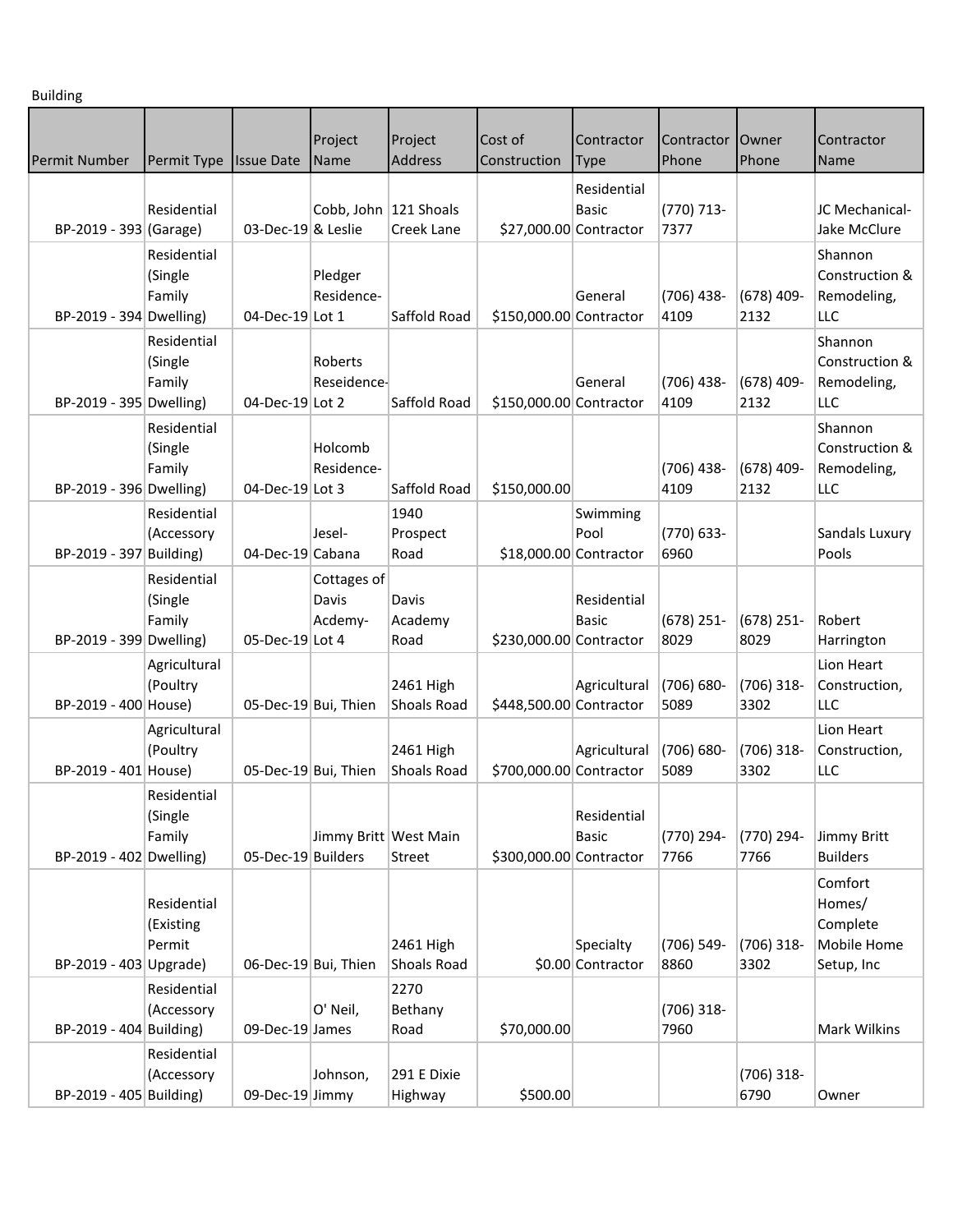|                          | Residential |                   |                            | 4360                       |                         |                                    |                    |                      |                                |
|--------------------------|-------------|-------------------|----------------------------|----------------------------|-------------------------|------------------------------------|--------------------|----------------------|--------------------------------|
|                          | (Addition & |                   | Fortner,                   | Fairplay                   |                         | General                            | (470) 304-         | (770) 366-           |                                |
| BP-2019 - 406 Remodel)   |             | 16-Dec-19 Anthony |                            | Road                       | \$90,000.00 Contractor  |                                    | 6140               | 1056                 | Scott Clack                    |
|                          | Residential |                   |                            | 4870                       |                         |                                    |                    |                      |                                |
|                          | (Addition & |                   | Poole,                     | Fairplay                   |                         | General                            | (470) 304-         | (706) 474-           |                                |
| BP-2019 - 407 Remodel)   |             | 16-Dec-19 Phyllis |                            | Road                       | \$25,000.00 Contractor  |                                    | 6140               | 1799                 | Scott Clack                    |
|                          |             |                   |                            | 1001                       |                         |                                    |                    |                      |                                |
|                          | Residential |                   | Roling,                    | Fraction<br><b>Bottoms</b> |                         |                                    |                    | (706) 474-           |                                |
| BP-2019 - 408 (Addition) |             | 16-Dec-19 Chad    |                            | Road                       | \$20,000.00             |                                    |                    | 2793                 | Owner                          |
|                          | Residential |                   |                            |                            |                         |                                    |                    |                      |                                |
|                          | (Accessory  |                   | Michael,                   | 1240 Cedar                 |                         |                                    |                    | $(706) 818 -$        |                                |
| BP-2019 - 409 Building)  |             | 16-Dec-19 Justin  |                            | Grove Road                 | \$20,000.00             |                                    |                    | 3719                 | Owner                          |
|                          | Residential |                   | Miller,                    | 6000 W Dixie               |                         |                                    |                    | (706) 717-           |                                |
| BP-2019 - 410 (Addition) |             | 17-Dec-19 Lucas   |                            | Hwy.                       | \$70,000.00             |                                    |                    | 0826                 | Owner                          |
|                          | Residential |                   |                            |                            |                         |                                    |                    |                      |                                |
|                          | (Existing   |                   |                            |                            |                         | Property                           |                    |                      |                                |
|                          | Permit      |                   |                            | 3067                       |                         | Owner                              |                    |                      |                                |
|                          | Renewal)(20 |                   |                            | <b>Wagnon Mill</b>         |                         | Acting as                          |                    | $(678)$ 758-         |                                |
| BP-2019 - 411 16-588)    |             |                   | 17-Dec-19 Ruark, Zack Road |                            |                         | \$0.00 Contractor                  |                    | 3615                 |                                |
|                          |             |                   |                            | 1660                       |                         | Property                           |                    |                      |                                |
|                          |             |                   |                            | Fraction<br><b>Bottoms</b> |                         | Owner                              |                    |                      |                                |
| BP-2019 - 412 (Addition) | Residential | 20-Dec-19 George  | Cannon,                    | Road                       |                         | Acting as<br>\$8,500.00 Contractor |                    | (706) 202-<br>9344   |                                |
|                          | Residential |                   |                            |                            |                         | Property                           |                    |                      |                                |
|                          | (Single     |                   |                            | 1160                       |                         | Owner                              |                    |                      |                                |
|                          | Family      |                   | Elliott,                   | Graham                     |                         | Acting as                          |                    | (770) 316-           |                                |
| BP-2019 - 413 Dwelling)  |             | 20-Dec-19 Jeremy  |                            | <b>Drive</b>               | \$275,000.00 Contractor |                                    |                    | 4208                 |                                |
|                          |             |                   | Walker,                    |                            |                         |                                    |                    |                      |                                |
|                          | Residential |                   | Michael                    | 1000 Blue                  |                         | General                            | $(404)$ 825-       | $(706)$ 474-         | JKH Enterprises                |
| BP-2019 - 414 (Remodel)  |             | 20-Dec-19 Justin  |                            | <b>Springs Drive</b>       | \$104,809.05 Contractor |                                    | 9011               | 6678                 | LLC                            |
|                          | Residential |                   |                            |                            |                         | Property                           |                    |                      |                                |
|                          | (Single     |                   |                            |                            |                         | Owner                              |                    |                      |                                |
|                          | Family      |                   | Michael,                   | 1230 Cedar                 |                         | Acting as                          |                    | $(706) 818 -$        |                                |
| BP-2019 - 415 Dwelling)  |             | 20-Dec-19 Cameron |                            | Grove Road                 | \$225,000.00 Contractor |                                    |                    | 8667                 |                                |
|                          | Residential |                   |                            |                            |                         |                                    |                    |                      |                                |
|                          | (Single     |                   |                            |                            |                         | Residential<br><b>Basic</b>        |                    |                      |                                |
| BP-2019 - 416 Dwelling)  | Family      | 26-Dec-19 Stephen | Parkman,                   | Sandy Creek<br>Road        | \$500,000.00 Contractor |                                    | (770) 846-<br>8360 | $(404)$ 213-<br>3734 | Patat Building &<br>Remodeling |
|                          |             |                   |                            |                            |                         |                                    |                    |                      | Shannon                        |
|                          | Residential |                   |                            |                            |                         |                                    |                    |                      | Construction &                 |
|                          | (Accessory  |                   | Shannon,                   |                            |                         | General                            | $(678)$ 409-       | $(678)$ 409-         | Remodeling,                    |
| BP-2019 - 417 Building)  |             | 26-Dec-19 Robby   |                            | <b>Bonner Lane</b>         | \$150,000.00 Contractor |                                    | 2132               | 2132                 | LLC                            |
|                          | Residential |                   |                            |                            |                         |                                    |                    |                      |                                |
|                          | (Single     |                   | Williams,                  |                            |                         | Residential                        |                    |                      |                                |
|                          | Family      |                   | Krysta &                   | Weaver                     |                         | <b>Basic</b>                       | $(770) 652 -$      | $(678) 713 -$        | Crooked Creek                  |
| BP-2019 - 418 Dwelling)  |             | 27-Dec-19 Brett   |                            | Jones Road                 | \$240,000.00 Contractor |                                    | 0068               | 0043                 | Homes                          |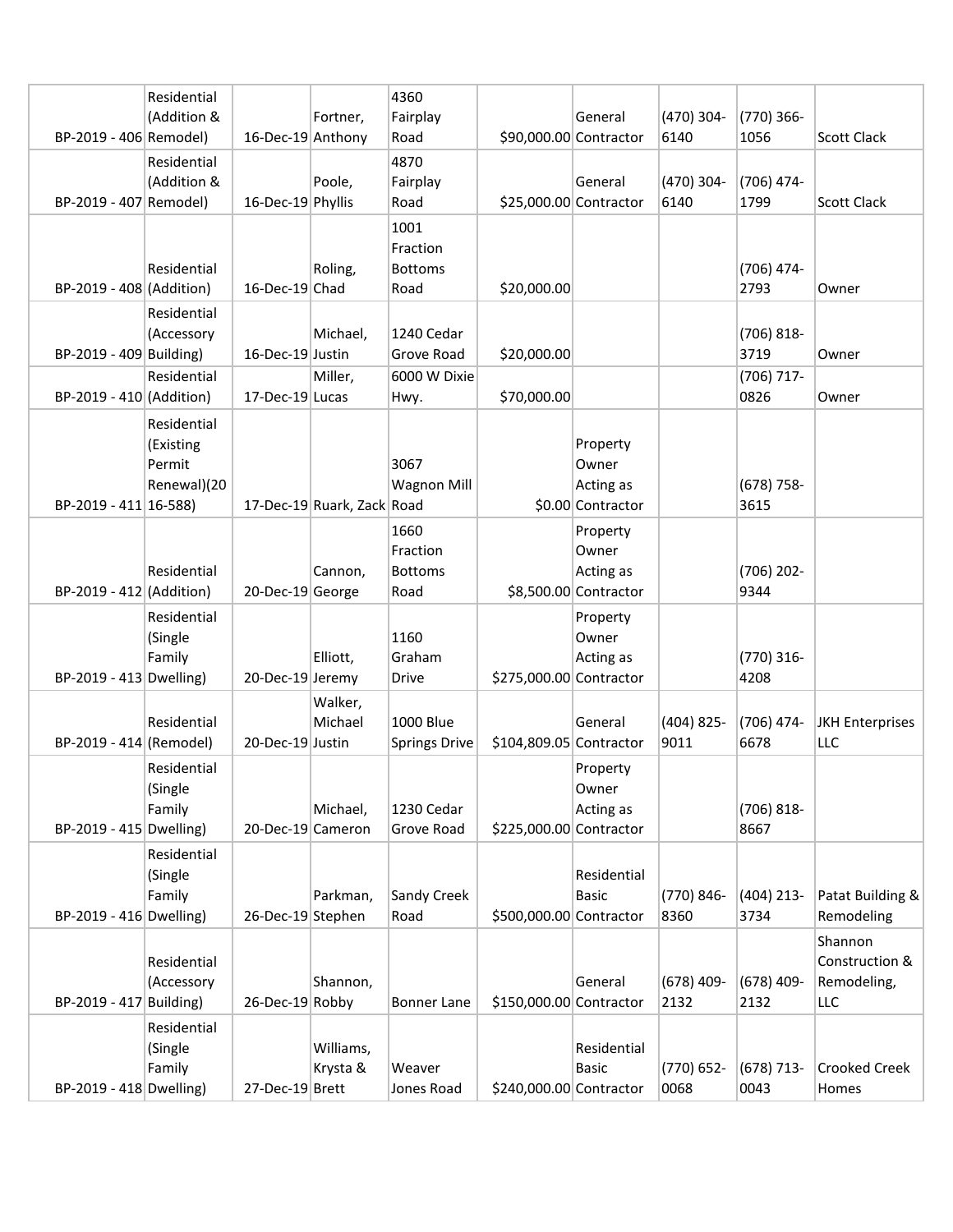|                            | Manufacture<br>d Home            |                       |                              |                                 |                         |                                                          |                       |                       |                                                              |
|----------------------------|----------------------------------|-----------------------|------------------------------|---------------------------------|-------------------------|----------------------------------------------------------|-----------------------|-----------------------|--------------------------------------------------------------|
|                            | (Multi                           |                       | Jeffries,                    | 1280 Reids                      |                         | Manufactur                                               | $(706)$ 818-          |                       |                                                              |
| BP-2019 - 419 Section)     |                                  | 27-Dec-19 Tony        |                              | Ferry Road                      | \$50,000.00 ed Home     |                                                          | 0624                  |                       | <b>Curtis Peters</b>                                         |
| BP-2019 - 420 Section)     | Manufacture<br>d Home<br>(Multi  | 30-Dec-19 Zachary     | Williams,                    | <b>Truner Road</b>              | \$27,000.00 ed Home     | Manufactur                                               | $(706)$ 474-<br>0519  | $(706)$ 474-<br>2335  | Milledge<br>Gordon                                           |
| BP-2019 - 421 (Pool House) | Residential                      | 30-Dec-19 Timothy     | Carter,                      | 3631 Athens<br>Highway          |                         | Property<br>Owner<br>Acting as<br>\$15,000.00 Contractor |                       | (706) 474-<br>0471    |                                                              |
| BP-2019 - 422 (Barn)       | Agricultural                     | 31-Dec-19 Tommy       | Breedlove.                   | 246 W Dixie<br>Highway          |                         | Residential<br><b>Basic</b><br>\$60,000.00 Contractor    | $(706) 818 -$<br>3708 | $(706)$ 318-<br>2572  | <b>Smart</b><br>Properties                                   |
| BP-2019 - 423 Dwelling)    | Residential<br>(Single<br>Family | 31-Dec-19 Lot 1D      | Smart<br>Properties-         | Spears Road                     | \$275,000.00 Contractor | Residential<br><b>Basic</b>                              | (770) 474-<br>2291    | $(706)$ 474-<br>2291  | Smart<br>Properties                                          |
| BP-2019 - 424 Dwelling)    | Residential<br>(Single<br>Family | 31-Dec-19 Lot 1C      | Smart<br>Properties-         | Spears Road                     | \$260,000.00 Contractor | Residential<br><b>Basic</b>                              | (706) 474-<br>2291    | (706) 474-<br>2291    | Smart<br>Properties                                          |
| BP-2019 - 425 (Pole Barn)  | Agricultural                     | 31-Dec-19 Lynn        | Brown,<br>Charlona           | 3360 Doster<br>Road             |                         | Property<br>Owner<br>Acting as<br>\$39,349.00 Contractor |                       | $(706) 818 -$<br>2400 |                                                              |
| BP-2019 - 426 Building)    | Residential<br>(Accessory        | $31$ -Dec-19 (Estate) | Smith,<br>Edna               | 1581<br>Shakerag<br>Road        |                         | Property<br>Owner<br>Acting as<br>\$7,000.00 Contractor  |                       | $(706) 818 -$<br>1222 | Owner                                                        |
| BP-2019 - 427 (Remodel)    | Residential                      | 31-Dec-19 L.P.        | Blue<br>Diamond<br>Investors | 4150 Sandy<br>Creek Road        |                         | General<br>\$50,000.00 Contractor                        | (404) 520-<br>7048    | $(404)$ 520-<br>7048  | <b>Brandon</b><br><b>Burgess</b><br>Landmark<br>Construction |
| BP-2019 - 428 Disturbance  | Land                             | 31-Dec-19 Tommy       | Breedlove,                   | 246 W Dixie<br>Highway          |                         | Residential<br><b>Basic</b><br>\$60,000.00 Contractor    | (706) 474-<br>2291    | $(706)$ 318-<br>2572  | Smart<br>Properties                                          |
| BP-2019 - 429 Dwelling)    | Residential<br>(Single<br>Family | 31-Dec-19 Russell     | Brownlee,                    | 3111 Old<br>Mill Road           | \$350,000.00 Contractor | Residential<br>Basic                                     | $(706)$ 473-<br>1473  | $(404)$ 991-<br>4411  | Clark Harper                                                 |
| BP-2019 - 430 Remodel)     | Residential<br>(Addition &       | 31-Dec-19 Robert      | Haralson,                    | 1351<br>Grayson<br>Pointe Drive | \$150,000.00 Contractor | Residential<br><b>Basic</b>                              | (770) 757-<br>8140    | $(404)$ 401-<br>7096  | S & Z<br>Remodeling                                          |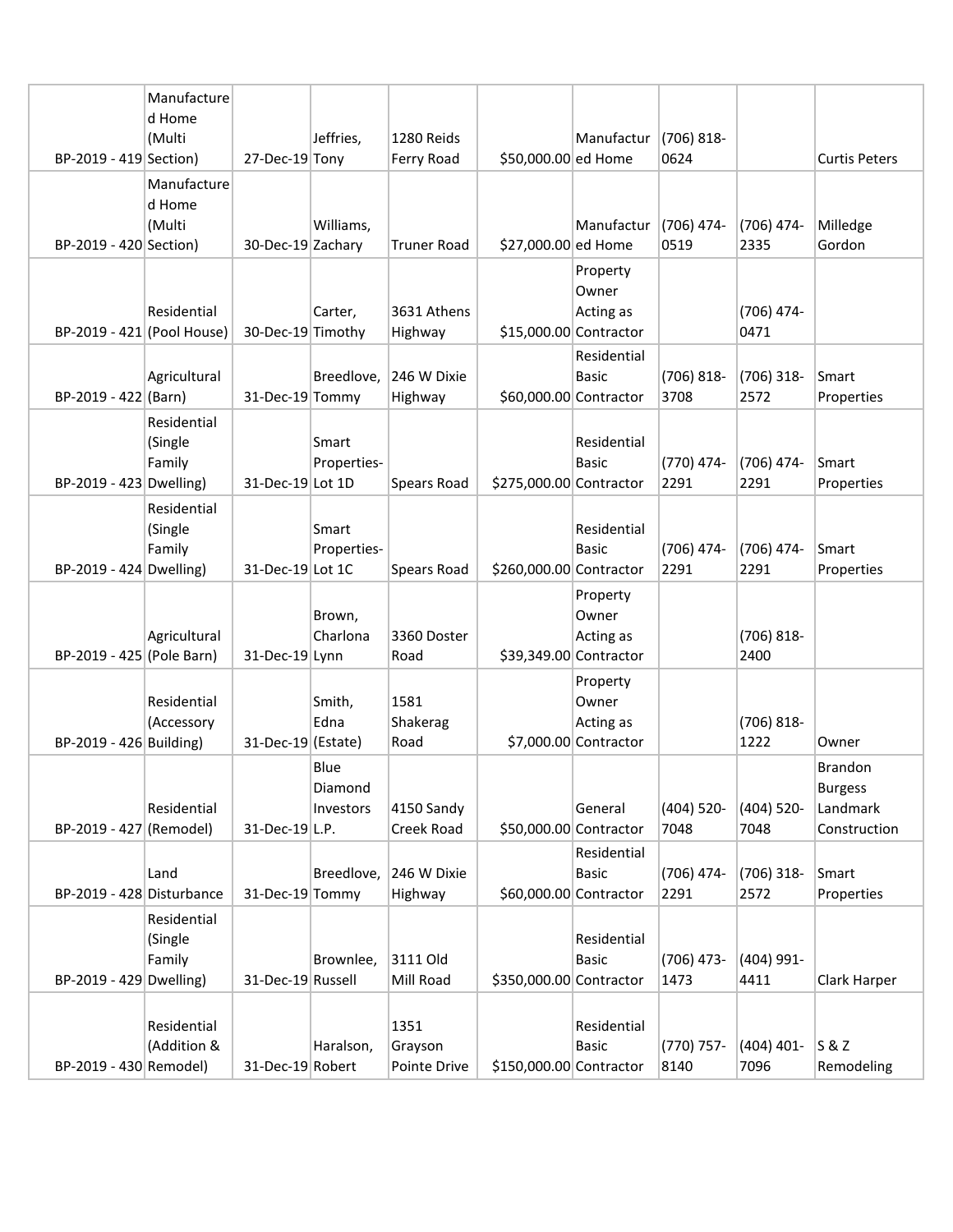|                           | Residential  |                     | Cottages of |                                   |                         |                       |              |              | <b>R&amp;D</b> |
|---------------------------|--------------|---------------------|-------------|-----------------------------------|-------------------------|-----------------------|--------------|--------------|----------------|
|                           | (Single      |                     | Davis       | Davis                             |                         | Residential           |              |              | Properties-    |
|                           | Family       |                     | Academy-    | Academy                           |                         | <b>Basic</b>          | $(678)$ 251- | $(678)$ 251- | Robert         |
| BP-2019 - 431 Dwelling)   |              | 31-Dec-19 Lot 2     |             | Road                              | \$230,000.00 Contractor |                       | 8029         | 8029         | Harrington     |
|                           |              |                     | Brown,      |                                   |                         |                       |              |              |                |
|                           | Agricultural |                     | Randy &     | 3520 Pierce                       |                         | Specialty             | $(678)$ 858- |              |                |
| BP-2019 - 432 (Barn)      |              | 31-Dec-19 Angie     |             | Dairy Road                        | \$95,000.00 Builder     |                       | 9800         |              | Jason Howard   |
|                           | Agricultural |                     | Wooten,     |                                   |                         | Specialty             | $(678)$ 858- |              |                |
| BP-2019 - 433 (Pole Barn) |              | 31-Dec-19 Tom       |             | Clack Road                        | \$17,000.00 Builder     |                       | 9800         |              | Jason Howard   |
|                           |              |                     |             |                                   |                         | residential -         |              |              |                |
|                           |              |                     |             | 4310                              |                         | Light                 |              |              |                |
|                           | Residential  |                     | Rivera,     | <b>Buckhead</b>                   |                         | Company               | (678) 725-   |              |                |
| BP-2019 - 434 (Remodel)   |              | 31-Dec-19 Raul      |             | Road                              | \$100,000.00 Contractor |                       | 6495         |              |                |
|                           |              |                     |             |                                   |                         | Property              |              |              |                |
|                           | Residential  |                     |             |                                   |                         | Owner                 |              |              |                |
|                           | (Accessory   |                     |             | 1301 Three                        |                         | Acting as             |              | $(770)$ 408- |                |
| BP-2019 - 435 Building)   |              | 31-Dec-19 Hoy, Jeff |             | Notch Road                        | \$225,000.00 Contractor |                       |              | 8754         |                |
|                           |              |                     |             |                                   |                         | Property              |              |              |                |
|                           |              |                     |             |                                   |                         | Owner                 |              |              |                |
|                           | Agricultural |                     |             | 1030 Riden                        |                         | Acting as             |              | $(404)$ 520- |                |
| BP-2019 - 436 (Pole Barn) |              |                     |             | 31-Dec-19 Riden, Ben Cut Off Road |                         | \$8,000.00 Contractor |              | 1570         |                |

Driveway

|                           | Driveway |                       | Project                 | Project          | Contractor      | Contractor | Owner                |
|---------------------------|----------|-----------------------|-------------------------|------------------|-----------------|------------|----------------------|
| lPermit Number            | Type     | Issue Date            | Name                    | <b>Address</b>   | Name            | Phone      | <b>Phone</b>         |
|                           |          |                       |                         |                  |                 |            |                      |
|                           |          |                       | Jimmy Britt   West Main |                  | Jimmy Britt     | (770) 294- | (770) 294-           |
| DP-2019 - 069 Residential |          | 05-Dec-19 Builders    |                         | Street           | <b>Builders</b> | 7766       | 7766                 |
|                           |          |                       | Tolbert,                | Lot 7<br>Godfrey |                 |            | $(770)$ 363-         |
| DP-2019 - 070 Residential |          | 12-Dec-19 Frank       |                         | Road             |                 |            | 1967                 |
|                           |          |                       |                         |                  |                 |            |                      |
|                           |          |                       | Tolbert,                | Lot $14$         |                 |            | (470) 572-           |
| DP-2019 - 071 Residential |          | 13-Dec-19 Spencer     |                         | Walker Road      |                 |            | 4494                 |
| DP-2019 - 072 Residential |          | 13-Dec-19 Ellis, John |                         | Guinn Road       |                 |            | $(706)$ 207-<br>9183 |
|                           |          |                       |                         |                  |                 |            |                      |
|                           |          |                       | Elliott,                | 1160<br>Graham   |                 |            | $(770)$ 316-         |
| DP-2019 - 073 Residential |          | 19-Dec-19 Jeremy      |                         | Drive            | Owner           |            | 4208                 |

Electric

|                      | <b>Electrical</b>   |                   |              |                |                 |                   |               |
|----------------------|---------------------|-------------------|--------------|----------------|-----------------|-------------------|---------------|
|                      | <b>Construction</b> |                   | Project      | Project        |                 | <b>Contractor</b> | <b>IOwner</b> |
| <b>Permit Number</b> | Type                | <b>Issue Date</b> | <b>IName</b> | <b>Address</b> | Contractor      | <b>IPhone</b>     | <b>Phone</b>  |
|                      | Meter               |                   |              | 1060           |                 |                   |               |
|                      | Reconnectio         |                   | Currin,      | Carpenter      |                 | $(706)485 -$      |               |
| EP-2019 - 317 n      |                     | 02-Dec-19 William |              | Lane           | Collis Electric | 9602              |               |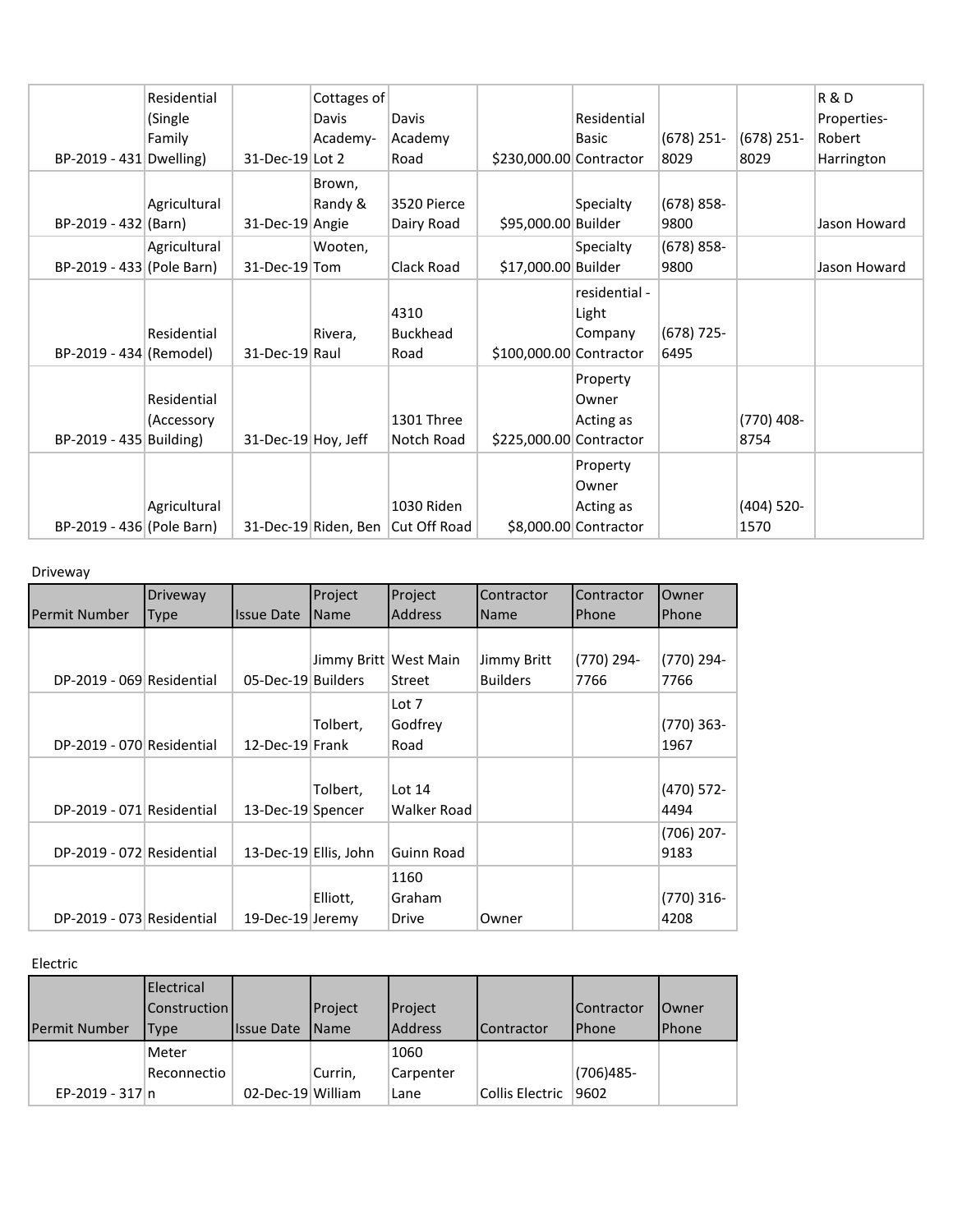|                            |             |                      |                            | 1250 Binford           |                                      |          | 352-514-  |
|----------------------------|-------------|----------------------|----------------------------|------------------------|--------------------------------------|----------|-----------|
|                            | <b>New</b>  |                      | Nelson, S.                 | Road (049-             |                                      |          |           |
| EP-2019 - 318 Installation |             | 03-Dec-19 Tyler      |                            | 016B)                  | Owner                                |          | 3067      |
|                            |             |                      | Windsor                    | 1060                   |                                      |          |           |
|                            | <b>New</b>  |                      | Creek-Lot                  | Windsor                |                                      | 770-761- | 770-318-  |
| EP-2019 - 319 Installation |             | 04-Dec-19 16         |                            | Creek Drive            | Willco Electric 8379                 |          | 6901      |
|                            |             |                      |                            |                        | Peters                               |          |           |
|                            |             |                      |                            |                        | Electrical                           |          |           |
|                            |             |                      | Duren,                     |                        | Service-                             |          |           |
|                            | <b>New</b>  |                      | David                      | 3473 Old               | Ransom                               | 770-267- | 678-858-  |
| EP-2019 - 320 Installation |             | 04-Dec-19 Bryan      |                            | Mill Road              | Peters                               | 3656     | 3928      |
|                            |             |                      |                            |                        | Peters                               |          |           |
|                            |             |                      |                            |                        | Electrical                           |          |           |
|                            |             |                      |                            |                        | Service-                             |          |           |
|                            | <b>New</b>  |                      | Duren,<br>David            | 3473 Old               | Ransom                               | 770-267- | 678-858-  |
| EP-2019 - 321 Installation |             | 04-Dec-19 Bryan      |                            | Mill Road              | Peters                               | 3656     | 3928      |
|                            |             |                      |                            |                        |                                      |          |           |
|                            |             |                      |                            | 1061                   |                                      |          |           |
|                            | <b>New</b>  |                      | Lopez,                     | Pennington             |                                      |          | 706-474-  |
| EP-2019 - 322 Installation |             | 05-Dec-19 Rosalio    |                            | Road                   | Owner                                |          | 4004      |
|                            |             |                      |                            |                        | James                                |          |           |
|                            |             |                      |                            | 2120                   | Buffington                           |          |           |
|                            | Additional  |                      | Laprade,                   | Shadow Lake Electrical |                                      | 706-466- |           |
| EP-2019 - 323 Circuits     |             | 09-Dec-19 Michael    |                            | <b>Drive</b>           | Contracting                          | 3732     |           |
|                            |             |                      |                            |                        |                                      |          |           |
|                            |             |                      |                            |                        |                                      |          |           |
|                            | <b>New</b>  |                      |                            |                        | 1600 Athens Corley Electric 770-366- |          | 706-342-  |
| EP-2019 - 324 Installation |             |                      | 10-Dec-19 EZ Storage       | Highway                | Company LLC                          | 7110     | 2334      |
|                            | Meter       |                      |                            | 1220                   |                                      |          |           |
|                            | Reconnectio |                      |                            | Fambrough              | Mike Hays                            | 770-652- | 770833010 |
| EP-2019 - 325 n            |             | 11-Dec-19 Lill, John |                            | Ln                     | Electrical, Inc                      | 0512     | 8         |
|                            |             |                      |                            |                        | Stover                               |          |           |
|                            | New         |                      | McDuffie,                  |                        | Electrical                           | 770-905- |           |
| EP-2019 - 326 Installation |             | 11-Dec-19 Edward     |                            | <b>VFW Lane</b>        | Services                             | 5081     |           |
|                            |             |                      |                            |                        |                                      |          |           |
|                            |             |                      |                            | 1180                   |                                      |          |           |
|                            | New         |                      | Williams,                  | Tamplin                | Kail Mann/                           |          | 678-794-  |
| EP-2019 - 327 Installation |             | 16-Dec-19 Kelley     |                            | Road                   | Owner                                |          | 1569      |
|                            |             |                      |                            |                        |                                      |          |           |
|                            | <b>New</b>  |                      |                            | 1351 Durden            |                                      |          | 404-787-  |
| EP-2019 - 328 Installation |             |                      | 17-Dec-19 Lowe, Chris Road |                        | Owner                                |          | 9015      |
|                            |             |                      |                            |                        | Stover                               |          |           |
|                            | <b>New</b>  |                      | Windham,                   | 1151 Dixie             | Electrical                           | 770-905- |           |
| EP-2019 - 329 Installation |             | 18-Dec-19 Mike       |                            | Highway                | Services, Inc.                       | 5081     |           |
|                            |             |                      |                            |                        |                                      |          |           |
|                            |             |                      |                            |                        | Advanced                             |          |           |
|                            |             |                      |                            |                        | Electrical                           |          |           |
|                            | Additional  |                      |                            | 1011 Azalea            | Systems &                            | 706-361- | 706-361-  |
| EP-2019 - 330 Circuits     |             | 19-Dec-19 Canady     |                            | Lane                   | Solutions, LLC 3875                  |          | 3875      |
|                            |             |                      |                            |                        |                                      |          |           |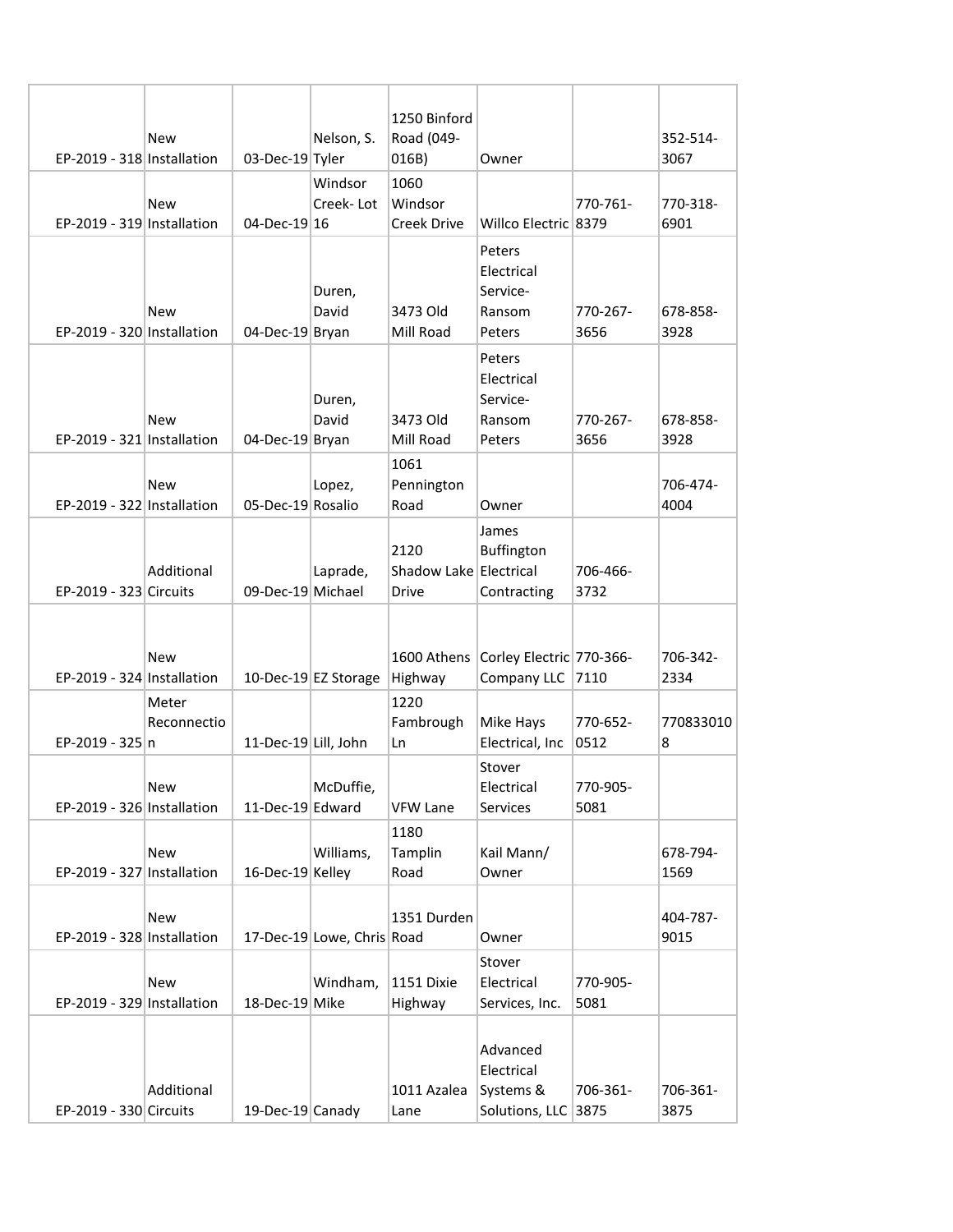|                            |             |                       |                       | 3311         |                     |          |          |
|----------------------------|-------------|-----------------------|-----------------------|--------------|---------------------|----------|----------|
|                            | <b>New</b>  |                       |                       | Fairplay     | Phil Ozburn         | 470-314- | 678-725- |
| EP-2019 - 331 Installation |             | 19-Dec-19 Van Horn    |                       | Road         | Electrical          | 4332     | 4669     |
|                            |             |                       |                       |              |                     |          |          |
|                            | <b>New</b>  |                       |                       | 3441 Old     | McQueen             | 678-918- |          |
| EP-2019 - 332 Installation |             |                       |                       | Mill Road    |                     | 1673     |          |
|                            |             | 20-Dec-19 Gogan       |                       |              | Electrical, LLC     |          |          |
|                            |             |                       |                       | 1150         |                     |          |          |
|                            | <b>New</b>  |                       | Loudermilk Sweetbriar |              | Stoddard            | 404-379- |          |
| EP-2019 - 333 Installation |             | 23-Dec-19, Michael    |                       | Trace        | Electric            | 5590     |          |
|                            |             |                       |                       | 1671         |                     |          |          |
|                            | <b>New</b>  |                       | Gordon,               | Bethany      |                     |          | 706-342- |
| EP-2019 - 334 Installation |             | 23-Dec-19 Milledge    |                       | Road         | Homeowner           |          | 20303    |
|                            |             |                       |                       |              |                     |          |          |
|                            | <b>New</b>  |                       | Sweezy,               | 3360 Doster  | Soloar Sun          | 706-342- | 404-516- |
| EP-2019 - 335 Installation |             | 23-Dec-19 Debra       |                       | Road         | World               | 6650     | 8976     |
|                            |             |                       |                       |              |                     |          |          |
|                            | Meter       |                       |                       | 1260         |                     |          |          |
|                            | Reconnectio |                       | Armour,               | Greensboro   |                     |          | 706-474- |
| EP-2019 - 336 n            |             | 27-Dec-19 John        |                       | Road         | Owner               |          | 2958     |
|                            |             |                       |                       |              |                     |          |          |
|                            |             |                       | <b>Brownwoo</b>       |              |                     |          |          |
|                            | <b>New</b>  |                       | d Estates-            | Brownwood    | Power Pro           | 706-818- |          |
| EP-2019 - 337 Installation |             | 27-Dec-19 Lot 10      |                       | Road         | Electric            | 5103     |          |
|                            |             |                       |                       |              |                     |          |          |
|                            |             |                       | Brownwoo              | 4010         |                     |          |          |
|                            | <b>New</b>  |                       | d Estates-            | Brownwood    | Power Pro           | 706-818- |          |
| EP-2019 - 338 Installation |             | 27-Dec-19 Lot 2       |                       | Road         | Electric            | 5103     |          |
|                            |             |                       |                       |              |                     |          |          |
|                            |             |                       |                       |              |                     |          |          |
|                            | <b>New</b>  |                       | Moorhead,             | 2881 Seven   | <b>EVA Electric</b> | 770-554- | 678-982- |
| EP-2019 - 339 Installation |             | 30-Dec-19 Thomas      |                       | Islands Road | and Security        | 2595     | 5389     |
|                            |             |                       |                       | 3107         |                     |          |          |
|                            | <b>New</b>  |                       | Arnold,               | Newborn      | <b>EVA Electric</b> | 770-554- |          |
| EP-2019 - 340 Installation |             | 30-Dec-19 Thomas      |                       | Road         | and Security        | 2595     |          |
|                            |             |                       |                       | 1111 E       | Stover              |          |          |
|                            | <b>New</b>  |                       |                       | Magnolia     | Electrical          | 770-905- |          |
| EP-2019 - 341 Installation |             | 31-Dec-19 Elkadi      |                       | Loop         | Services, Inc.      | 5081     |          |
|                            |             |                       |                       |              |                     |          |          |
|                            | Meter       |                       | Smith,                | 1581         |                     |          |          |
|                            | Reconnectio |                       | Edna                  | Shakerag     |                     |          | 706-818- |
| EP-2019 - 342 n            |             | $31$ -Dec-19 (Estate) |                       | Road         | Owner               |          | 1222     |
|                            |             |                       |                       |              |                     |          |          |

HVAC

| <b>Permit Number</b>       | <b>IMechanical</b><br><b>Consturction</b><br>Type | <b>Issue Date</b>  | Project<br><b>IName</b> | Project<br><b>Address</b> | <b>Contractors</b><br><b>Name</b> | <b>Contractors</b><br><b>Phone</b> | <b>IOwners</b><br><b>IPhone</b> |
|----------------------------|---------------------------------------------------|--------------------|-------------------------|---------------------------|-----------------------------------|------------------------------------|---------------------------------|
| MP-2019 - 168 Installation | <b>New</b>                                        | 04-Dec-19 Gogan    |                         | 3441 Old<br>Mill Road     | Air Experts,<br>Inc.              | 770-787-<br>4580                   |                                 |
| MP-2019 - 169 Installation | <b>New</b>                                        | 11-Dec-19, Michael | Loudermilk Sweetbriar   | 1150<br>Trace             | <b>ACS</b>                        | 478-454-<br>3059                   |                                 |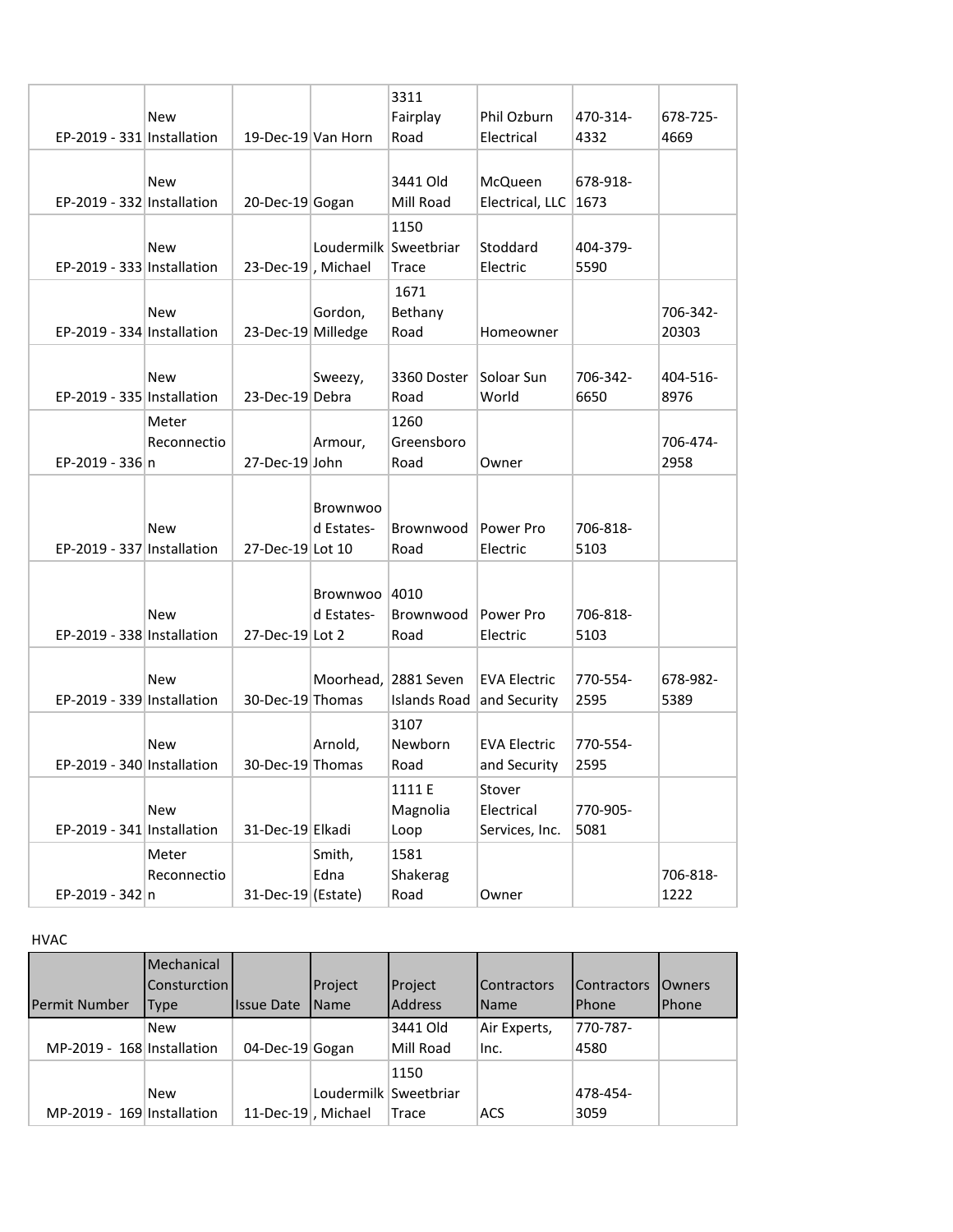|                            | <b>New</b> |                   | McDuffie,                  |                |                        | 706-340-   |          |
|----------------------------|------------|-------------------|----------------------------|----------------|------------------------|------------|----------|
| MP-2019 - 170 Installation |            | 11-Dec-19 Edward  |                            | VFW Lane       | Orozco HVAC            | 0238       |          |
|                            |            |                   |                            |                | <b>Wesley Berg</b>     |            |          |
|                            | <b>New</b> |                   |                            | 1151 Dixie     | Heating & Air,         | 678-614-   |          |
| MP-2019 - 171 Installation |            | 16-Dec-19 Windham |                            | Highway        | Inc.                   | 1650       |          |
|                            |            |                   |                            |                |                        |            |          |
|                            | <b>New</b> |                   |                            | 1351 Durden    |                        |            | 404-787- |
| MP-2019 - 172 Installation |            |                   | 17-Dec-19 Lowe, Chris Road |                | Owner                  |            | 9015     |
|                            |            |                   | New Leaf                   | 1070           |                        |            |          |
|                            | <b>New</b> |                   | Homes-Lot Lancaster        |                | Wilson Bryant 706-485- |            |          |
| MP-2019 - 173 Installation |            | 18-Dec-19 124     |                            | Lane           | A/C                    | 5456       |          |
|                            |            |                   |                            |                |                        |            |          |
|                            | <b>New</b> |                   | Moorhead,                  | 2881 Seven     | Ultimate Air           | 770-972-   |          |
| MP-2019 - 174 Installation |            | 30-Dec-19 Thomas  |                            | Islands Road   | Services, Inc.         | 0160       |          |
|                            | <b>New</b> |                   | Arnold,                    | <b>Newborn</b> | Ultimate Air           | 770-972-   |          |
| MP-2019 - 175 Installation |            | 30-Dec-19 Thomas  |                            | Road           | Services, Inc.         | 0160       |          |
|                            | <b>New</b> |                   | Williams,                  | Weaver         |                        |            |          |
| MP-2019 - 176 Installation |            | 31-Dec-19 Brett   |                            | Jones Road     | Air Guy LLC            | 6786603110 |          |
|                            |            |                   |                            |                |                        |            |          |

## Plumbing

|                           | Occupancy   |                    | Project                          | Project                                       | Contractors                       | Contractors      | Owners           |
|---------------------------|-------------|--------------------|----------------------------------|-----------------------------------------------|-----------------------------------|------------------|------------------|
| <b>Permit Number</b>      | <b>Type</b> | <b>Issue Date</b>  | Name                             | <b>Address</b>                                | Name                              | Phone            | Phone            |
|                           |             |                    | Tip Top                          | 1501 Double Hyde                              |                                   | 678-283-         |                  |
| PP-2019 - 154 Residential |             | 03-Dec-19 Timber   |                                  | Bridges Road Plumbing                         |                                   | 8006             |                  |
| PP-2019 - 155 Residential |             | 05-Dec-19 Edward   | McDuffie,                        | <b>VFW Lane</b>                               | C&S<br>Plumbing, Inc              | 706-425-<br>2266 | 706-713-<br>6527 |
| PP-2019 - 156 Residential |             | 10-Dec-19d Estates | Brownwoo                         | 4010<br>Brownwood<br>Road                     | Xstream<br>Plumbing               | 770-207-<br>9671 |                  |
| PP-2019 - 157 Residential |             | 10-Dec-19 Lot 4    | Cottages of<br>Davis<br>Academy- | 3270 Davis<br>Academy<br>Road                 | Xstream<br>Plumbing               | 770-207-<br>9671 |                  |
| PP-2019 - 158 Residential |             | 17-Dec-19, Michael |                                  | 1150<br>Loudermilk Sweetbriar<br><b>Trace</b> | <b>McCart</b><br>Plumbing, Inc.   | 770-466-<br>1057 |                  |
| PP-2019 - 159 Residential |             | 17-Dec-19 Steve    | Truitt,                          | 2480 Clack<br>Road                            | TLC Plumbing, 770-377-<br>LLC     | 0609             | 706-818-<br>5023 |
| PP-2019 - 160 Residential |             |                    | 17-Dec-19 Lowe, Chris Road       | 1351 Durden                                   | Owner                             |                  | 404-787-<br>9015 |
| PP-2019 - 161 Residential |             | 18-Dec-19 Builders | Jimmy Britt 388 West             | Main St.                                      | <b>WYCO</b><br>Plumbing, LLC 8564 | 770-483-         |                  |